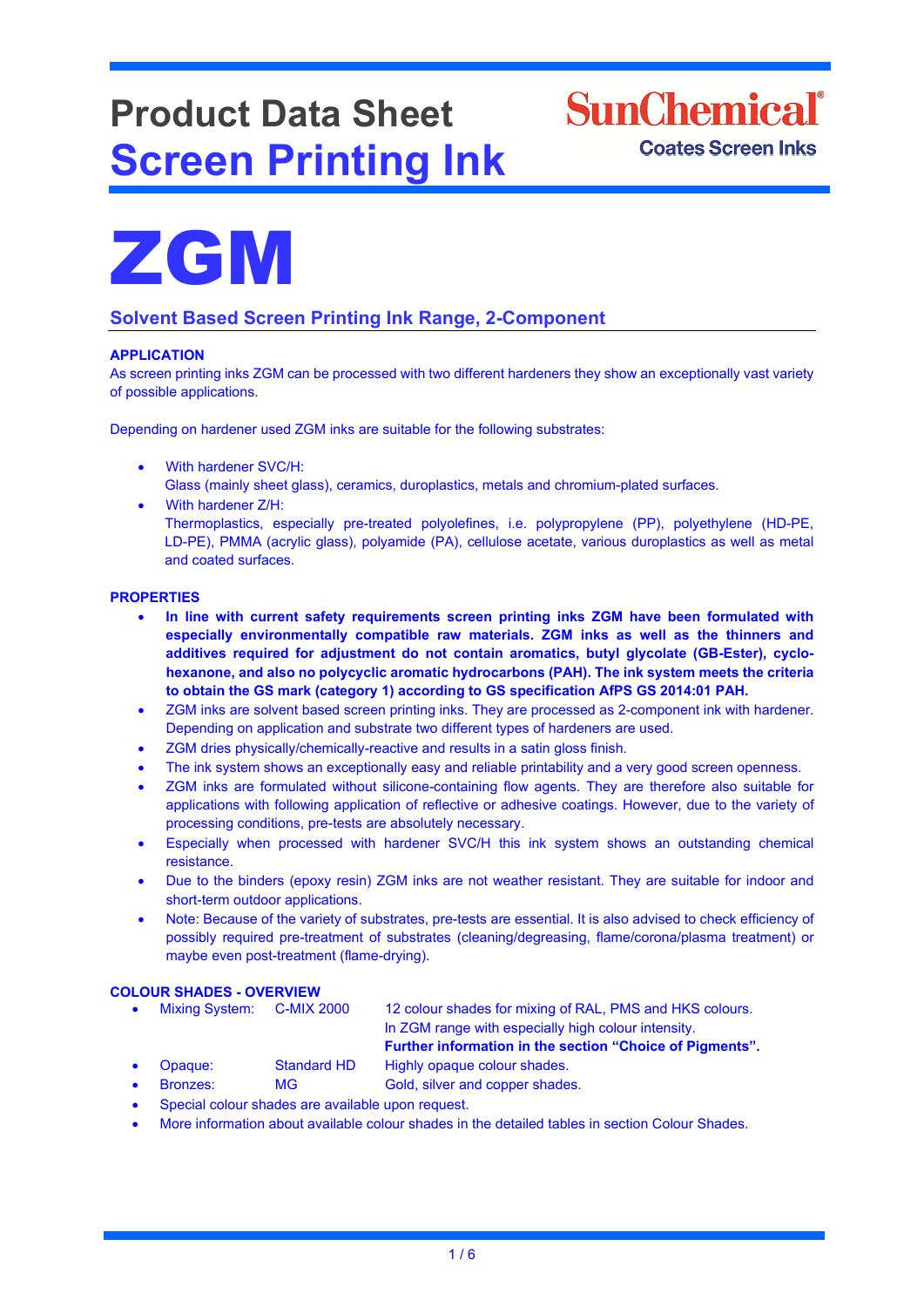#### **CHOICE OF PIGMENTS AND LIGHT FASTNESS**

Colour shades of ZGM ink range contain pigments with a high light fastness. Light fastness and weather resistance will reduce if thinner layers are applied or if base colours are mixed with a high ratio of white or varnish.

Due to the binders (epoxy resin) ZGM inks are not weather resistant. They are suitable for indoor and short-term outdoor applications.

• **ZGM C-MIX 2000 colours with extra high colour density:**

The transparent or semi-transparent C-MIX 2000 colours of ZGM have about 50% higher pigmentation than the usual C-MIX 2000 shades.

Therefore, very brilliant colours with a high intensity can be achieved, especially on transparent substrates such as glass or PMMA.

If required, a mixture of 2 parts of C-MIX 2000 colour with 1 part varnish ZGM/E50 or ZGM/E50-MT (matt varnish) will result in the usual C-MIX 2000 colour density.

#### **ADJUSTMENT FOR SCREEN PRINTING**

- **Screen printing inks ZGM are not supplied in a ready-to-print adjustment.**
- **Note: To avoid any undesirable introduction of aromatics, butyl glycolate or cyclohexanone only use the below-mentioned thinners, retarders and additives.**
- 2-component inks ZGM have to be mixed with hardener at a specified ratio prior to processing.
- Thinner is added after addition of hardener.
- The mixed ink should be allowed to pre-react for approx. 15 minutes prior to processing (recommendation).
- Processing is then possible for a specified period of time (=pot life).

#### **Hardener:**

#### **For ZGM inks we offer two different types of hardener.**

excellent.

• **Z/H: Mixing Ratio Ink : Hardener = 4 : 1**  $\rightarrow$  For printing of plastics and metal surfaces. The cured ink is quite flexible, therefore also suitable for edge-bending of coated metal sheets. Resistance against chemicals and solvents is very good. • **SVC/H: Mixing Ratio Ink : Hardener = 10 : 1**  $\rightarrow$  Essential when printing on glass and ceramics. Compared to use of hardener Z/H the cured ink film is less flexible. Very suitable for printing on metals which will not be formed after printing. Chemical resistance is

#### **Note:**

- Hardeners are sensitive to humidity. Therefore, containers always have to be tightly closed.
- Especially for SVC/H humidity has to be avoided. Therefore, only small containers of SVC/H should be used. SVC/H is available in 100 g, 250 g and 1 litre containers.
- Because of their reactive properties shelf life of hardeners is limited: Z/H: 14 months SVC/H: 12 months.

#### **Pot life:**

- Ink mixed with hardener may only be processed within a limited period of time (=pot life).
- **Pot life of ZGM + hardener is approx. 4 - 8 h (at 20°C).** Higher temperatures will reduce pot life.
- We do not recommend processing the inks for longer than the pot life as adhesion and resistance properties will then continually deteriorate, even if the ink still seems to be liquid and processable.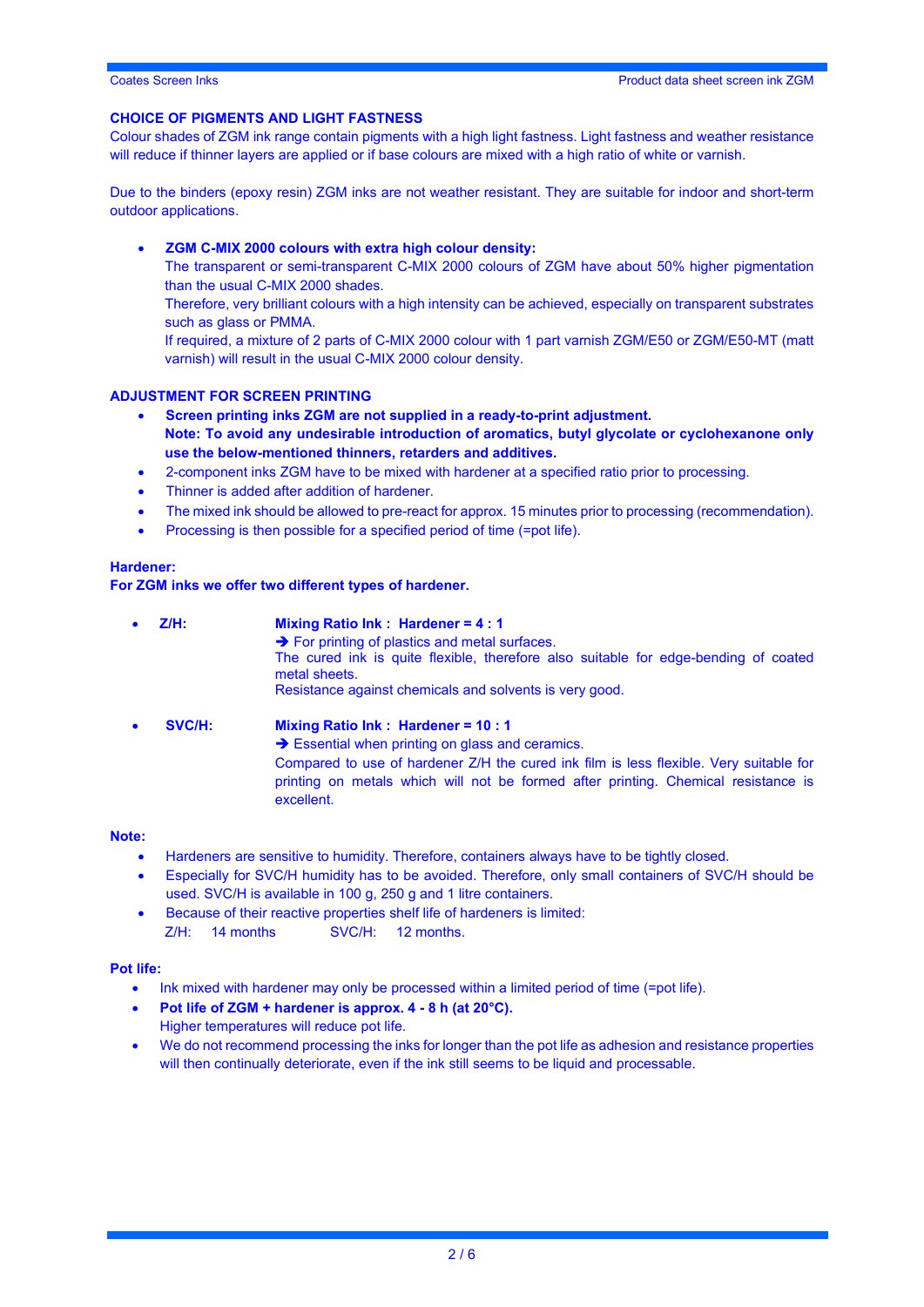#### **THINNERS / RETARDERS**

Depending on local conditions ink is adjusted to printing consistency by addition of 10 % by weight of thinner or retarder.

#### **Generally, the thinner suitable for ZGM inks is VD 60!**

The additional products listed below should only be used if the required printing quality cannot be achieved using VD 60 (e.g. drying too slow or too fast). All products listed below can be mixed into the inks individually or as mixtures.

For adjustment of screen inks ZGM, the following products are available:

| Thinner:         | O VD 45                  | <b>Quick thinner</b>    |  |
|------------------|--------------------------|-------------------------|--|
|                  | $\blacksquare$ VD 60     | <b>Standard thinner</b> |  |
| <b>Retarder:</b> | $O$ VZ 35                | Very slow retarder      |  |
|                  | $\blacksquare$ Preferred | $O =$ If required       |  |

Depending on printing conditions, the products listed above can be mixed into the inks individually or as mixtures. Please note that depending on evaporation rate of the thinner/retarder used drying times may be longer.

Thinner/retarder should be mixed into the ink thoroughly using a mixer or agitator. In addition, inks should be stirred well prior to each processing to obtain a homogeneous dispersion of all ingredients.

#### **ADDITIONAL AUXILIARY AGENTS**

| <b>Application</b>        | <b>Product</b>            | <b>Addition in % by weight Additional Information</b> |                                 |
|---------------------------|---------------------------|-------------------------------------------------------|---------------------------------|
| <b>Viscosity increase</b> | Thickening powder Max. 3% |                                                       | <b>Stir with mixer</b>          |
| Matting                   | <b>Matting powder</b>     | Max. 5%                                               | Stir with mixer                 |
| Antistatic agent (paste)  | STM-P1                    | Max. 10%                                              | Possibly slightly reduced gloss |
| <b>Flow agent</b>         | <b>VM 41-SF</b>           | Max. $5\%$                                            | Free of silicone                |

#### **OVERPRINTING**

Generally, it is not necessary to overprint ZGM inks with varnish. However, overprinting to achieve an enhanced protection of ink layers is possible with ZGM/E50.

#### **BRONZE COLOURS**

Bronze colours 75/MG to 79/MG (metal gloss) are available.

Note: When overprinting MG metal gloss colours with varnish or other colour shades it is essential to carry out pretests to check intermediate adhesion of the ink layers (fingernail test, tape test).

"B" bronze pastes, "B"-bronze powder and "AB" bronze colours are not available in ZGM ink range to avoid a possible introduction of aromatics and ensure compliance of PAH threshold values (e.g. AfPS GS 2014:01 PAH).

#### **DRYING / HARDENER REACTION**

Mixture of ZGM ink/hardener is a chemically-reactive system with a physical pre-drying.

- Ink dries physically by evaporation of solvents.
- Then the ink film cures by chemical cross-linkage reaction.
- **Drying and reaction temperature of hardener Z/H and SVC/H must always be more than 15°C!**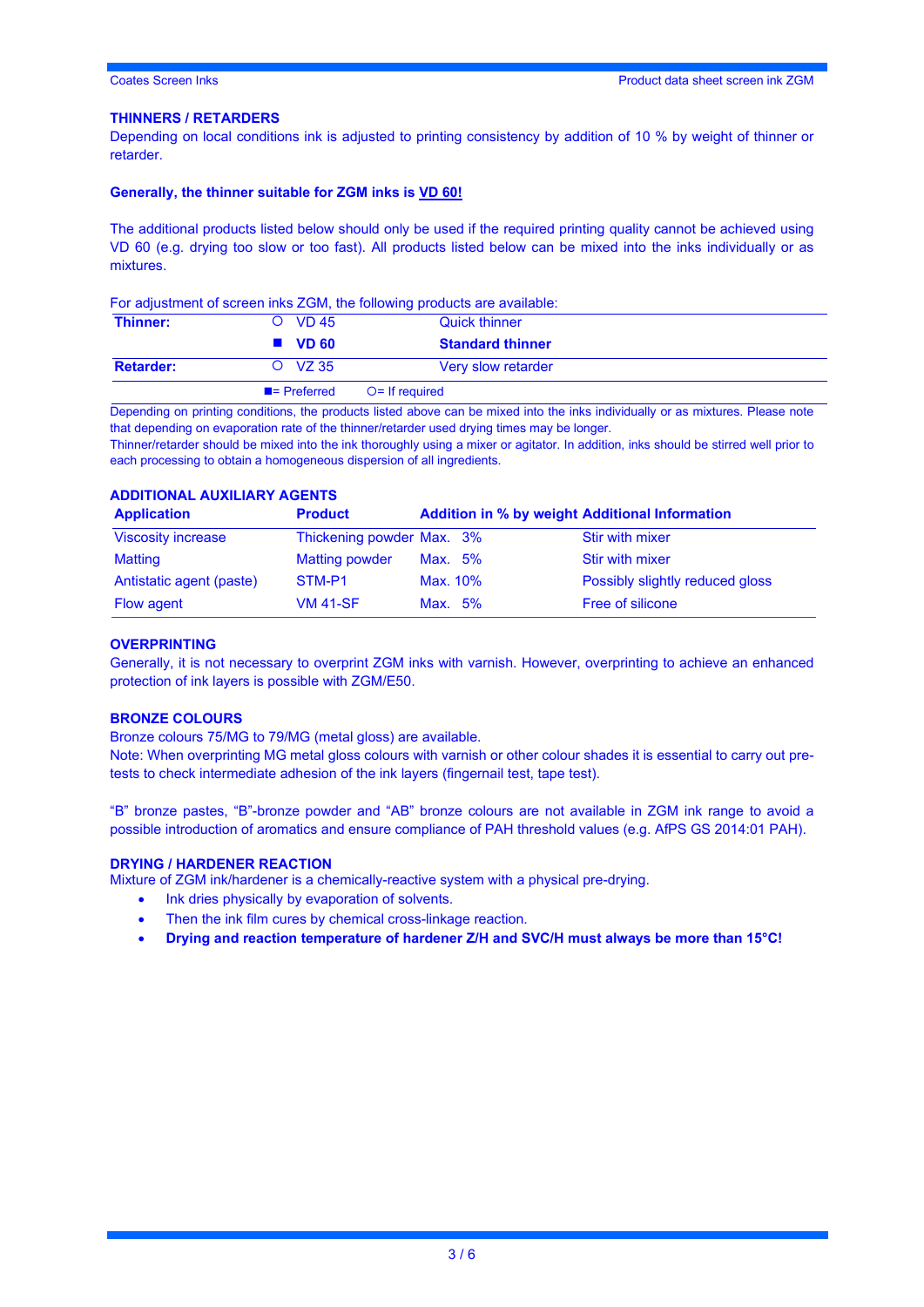#### **Drying**

Drying times below are only approximate as drying properties depend on various factors:

- Type and amount of thinners/retarders used.
- Thickness of printed ink layer (single print, multi-layer print).
- Drying temperature.

Depending on local conditions, average drying time is approx.  $10 - 15$  minutes at room temperature ( $20 - 25$ °C). Drying time with heat application (e.g. hot air fan) and air circulation is about 2 - 3 minutes. Complete drying may take several hours, also depending on the substrate.

#### Drying with NIR or K-NIR radiators (=drying with short-wave infra-red)

ZGM inks in combination with hardener SVC/H are suitable for curing with high-energy NIR or K-NIR radiators. Drying time, depending on layer thickness and colour, is only a few seconds. After cooling the dried ink film shows good resistances. Drying parameter have to be determined by pre-trials under local conditions.

#### **Hardener Reaction**

Basically, the increased resistance properties of the printed ink film are only achieved after complete drying followed by chemical cross linkage reaction between ink and hardener. This cross linkage reaction depends on time and temperature.

| <b>Temperature</b>             |                | Time approx. Condition of ink                      | <b>Additional information</b>            |
|--------------------------------|----------------|----------------------------------------------------|------------------------------------------|
| $<$ 15 $^{\circ}$ C air drying |                | Hardeners Z/H or SVC/H do not react!               | Ink film will not achieve any resistance |
| 20°C air drying                | 20 min.        | "Touch-dry"                                        | No resistance yet                        |
|                                | >72 h          | High degree of cross-linkage                       | High resistances achieved                |
|                                | >5 days        | Hardener Z/H:<br>Maximum degree of cross-linkage   | Maximum resistances achieved             |
|                                | $>10$ days     | Hardener SVC/H:<br>Maximum degree of cross-linkage | Maximum resistances achieved             |
| 80°C oven curing               | approx. 5 min. | Dry enough for overprinting                        | No resistance yet                        |
|                                | 60 min.        | High degree of cross-linkage                       | High resistance values achieved          |
| 140°C oven curing              | 20 min.        | Maximum degree of cross-linkage                    | Maximum resistances achieved.            |

#### The following are guide values only:

### **Multiple Layer Printing – Overprintability / Intermediate Adhesion**

Reliable overprinting of printed ink layers is only possible for a limited period of time - 12h/20°C. Higher drying temperatures will reduce this period. Oven curing at 140°C/20 min. to speed up the cross-linking process should only take place after printing of the last ink layer.

#### **Resistance Tests**

Resistances should not be checked before the ink has fully cured/cross-linked. After oven curing allow a cooling time of at least 30 minutes.

#### **SCREEN FABRIC / STENCILS**

ZGM inks have been formulated for printing with fabrics ranging from 77 to 120 threads/cm. Suitability for printing with coarser or finer fabrics should be determined by corresponding pre-trials.

All copy emulsions and capillary films suitable for solvent based screen inks can be used, such as our program of SunCoat or Murakami products.

#### **CLEANING**

The longer the inks dry on stencils and tools the harder will be their removal due to the chemical cross-linkage reaction. Therefore, always clean stencils and tools with our universal cleaning agents URS, URS 3 or thinner VD 40 as soon as possible.

**Note: When producing prints for end products to be evaluated for compliance with PAH threshold values (e.g. AfPS GS 2014:01 PAH) we recommend to clean with our products VD 45 or VD 60.**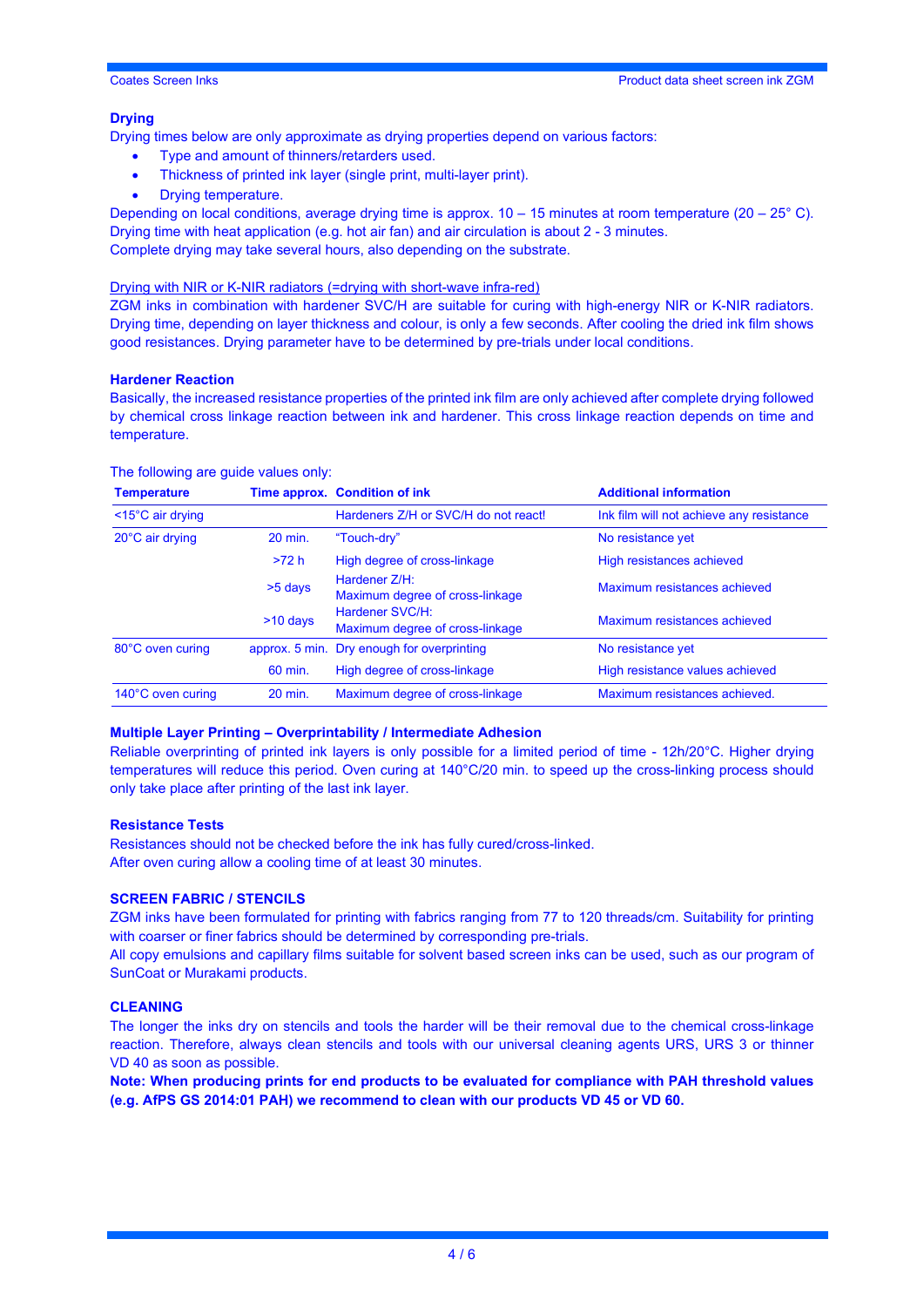#### **PACK SIZE**

Screen printing inks ZGM are delivered in 1 litre containers. Other pack sizes are available upon request.

#### **SHELF LIFE**

In closed original containers, ZGM inks generally have a shelf life of 3 years from date of production. Hardener Z/H has a shelf life of 14 months and SVC/H has a shelf life of 12 months from date of production, also in closed original containers.

For exact date of expiry, please refer to the label.

#### **SAFETY DATA SHEETS**

Read safety data sheet prior to processing Safety data sheets comply with Regulation (EC) No. 1907/2006 (REACH), Appendix II.

#### **CLASSIFICATION AND LABELLING**

Hazard classification and labelling comply with Regulation (EC) No. 1272/2008 (CLP/GHS).

#### **CONFORMITY**

Coates Screen Inks GmbH does not use any of the substances or mixtures for the production of printing inks, which are banned according to the EUPIA (European Association of the Printing Inks Industry) exclusion policy. Screen printing inks range ZGM C-MIX 2000 colour shades, standard, highly opaque standard colours (HD), process colours, silver, fluorescent colours and transparent colours comply with the requirements of toy standard "EN 71-3:2019 Safety of toys – Migration of certain elements (category III: scraped off material). Further compliance confirmations are available upon request.

#### **ADDITIONAL INFORMATION ABOUT OUR PRODUCTS**

| Product data sheets: | <b>Auxiliary Agents for Screen Printing HM</b>                                                                                      |
|----------------------|-------------------------------------------------------------------------------------------------------------------------------------|
| <b>Brochures:</b>    | <b>Solvent Based Screen Printing Inks</b>                                                                                           |
| Internet:            | Various technical articles are available for download on www.coates.de.<br>section "SN-Online"; e.g. processing of 2 component inks |

**FOR COLOUR RANGES, PLEASE REFER TO NEXT PAGE.**